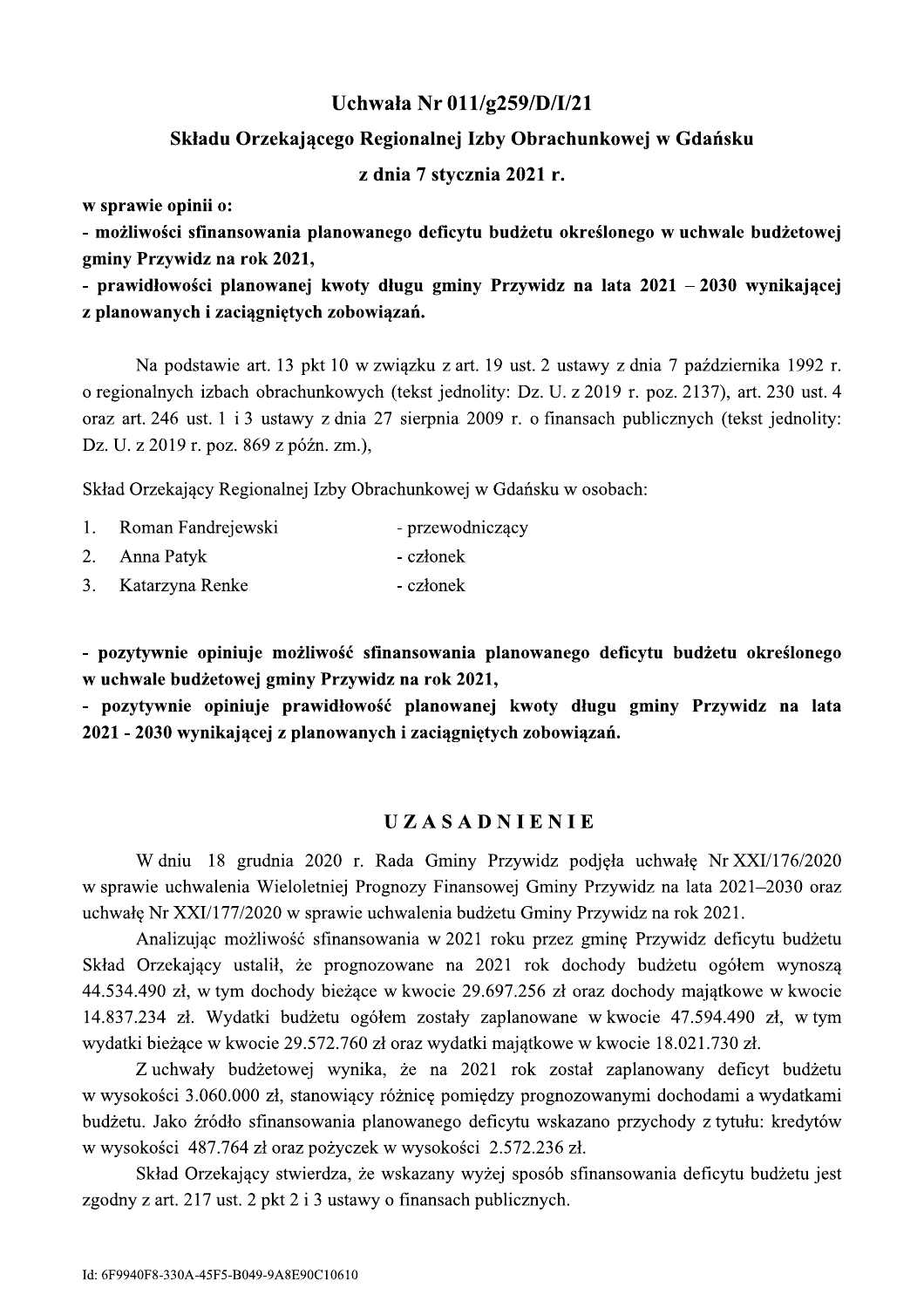Przychody ujęte w uchwale budżetowej gminy wynoszą 5.100.000 zł i będą pochodzić zaciagnietych pożyczek i kredytów na rynku krajowym.

Rozchody budżetu ustalono natomiast w łącznej kwocie 2.040.000 zł z przeznaczeniem na: 1) spłate rat kredytu w kwocie 720.000 zł,

2) spłatę rat pożyczki w kwocie 1.320.000 zł.

Uchwałą Nr XXI/176/2020 Rady Gminy Przywidz w sprawie uchwalenia Wieloletniej Prognozy Finansowej Gminy Przywidz na lata 2021–2030 przyjęto prognozę długu obejmującą wskazane lata. W prognozie tej określono, że na koniec 2021 roku zadłużenie gminy Przywidz z tytułu zaciągniętych zobowiązań będzie wynosiło 14.304.764,00 zł, co będzie stanowić 32,12% planowanych na ten rok dochodów budżetu.

Dokonując analizy danych zawartych w uchwale w sprawie wieloletniej prognozy finansowej, biorac pod uwagę ciążące na gminie Przywidz zobowiązania i planowane do zaciągnięcia przychody budżetu w wysokości 5.100.000 zł, Skład Orzekający stwierdził, że kwota spłat wyżej wymienionych zobowiązań z powyższych tytułów została zaplanowana w wysokości 11,68%, przy dopuszczalnym na ten rok wskaźniku spłat w wysokości 16,86%. Spłata długu przewidywana jest do 2030 roku, a relacje łącznej kwoty spłat we wszystkich latach objętych prognozą nie przekraczają ustawowych granic zadłużenia.

Wobec powyższego Skład Orzekający stwierdza, że nie zostanie przekroczony wskaźnik określony w art. 243 ustawy o finansach publicznych.

Mając powyższe na uwadze postanowiono jak w sentencji.

Od niniejszej uchwały Składu Orzekającego służy odwołanie do Kolegium Regionalnej Izby Obrachunkowej w Gdańsku w terminie 14 dni od dnia jej doreczenia.

## Roman Fandrejewski

Przewodniczacy Składu Orzekajacego